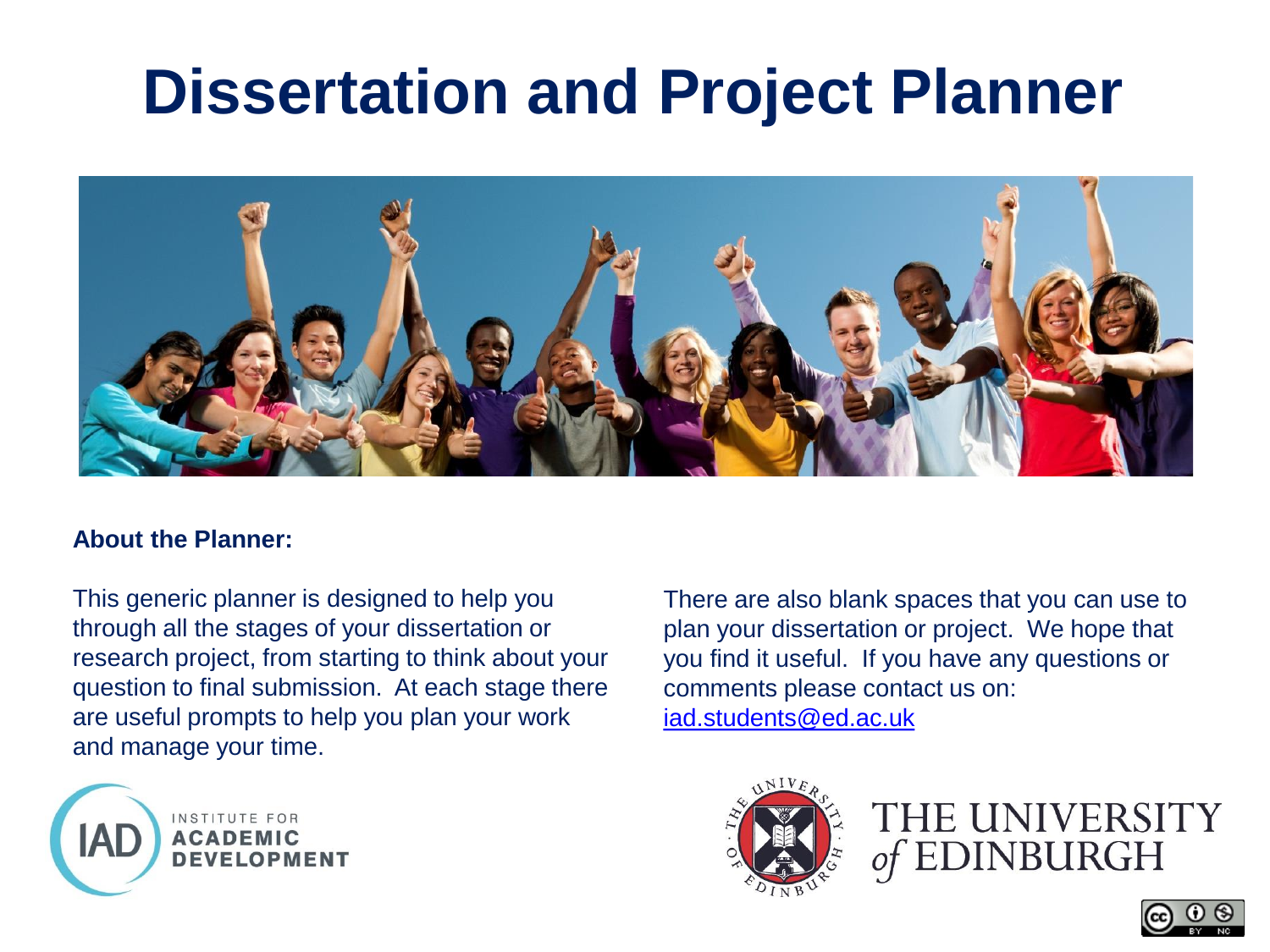### **Getting set**

| <b>Tasks</b>                                                                                                                                                                                                                                                 | <b>Timings</b> | <b>Action plan</b> | <b>Complete?</b> |
|--------------------------------------------------------------------------------------------------------------------------------------------------------------------------------------------------------------------------------------------------------------|----------------|--------------------|------------------|
| Brainstorm potential research topics and<br>questions, paying attention to what interests<br>you. Discuss your ideas with relevant academic<br>staff to check feasibility and appropriateness.                                                               |                |                    |                  |
| Confirm your research supervisor and check<br>their availability during your dissertation period.<br>You'll need to negotiate with them how often<br>you should meet, contact them and what sort of<br>feedback you can expect (e.g. type and<br>frequency). |                |                    |                  |
| Check for any training (e.g. statistical software<br>or equipment) you might need. What is offered<br>by your programme or School? Will you need to<br>look elsewhere?                                                                                       |                |                    |                  |
| Create a project plan using a timeline or<br>calendar (have a look at the Study Hub Time<br>management page). Highlight key stages,<br>milestones and deadlines for your dissertation.                                                                       |                |                    |                  |
|                                                                                                                                                                                                                                                              |                |                    |                  |
|                                                                                                                                                                                                                                                              |                |                    |                  |
| Set up a document with all the required<br>formatting (e.g. font size, line spacing,<br>margins) and write in it, rather than trying<br>to do it all at the end.                                                                                             |                |                    |                  |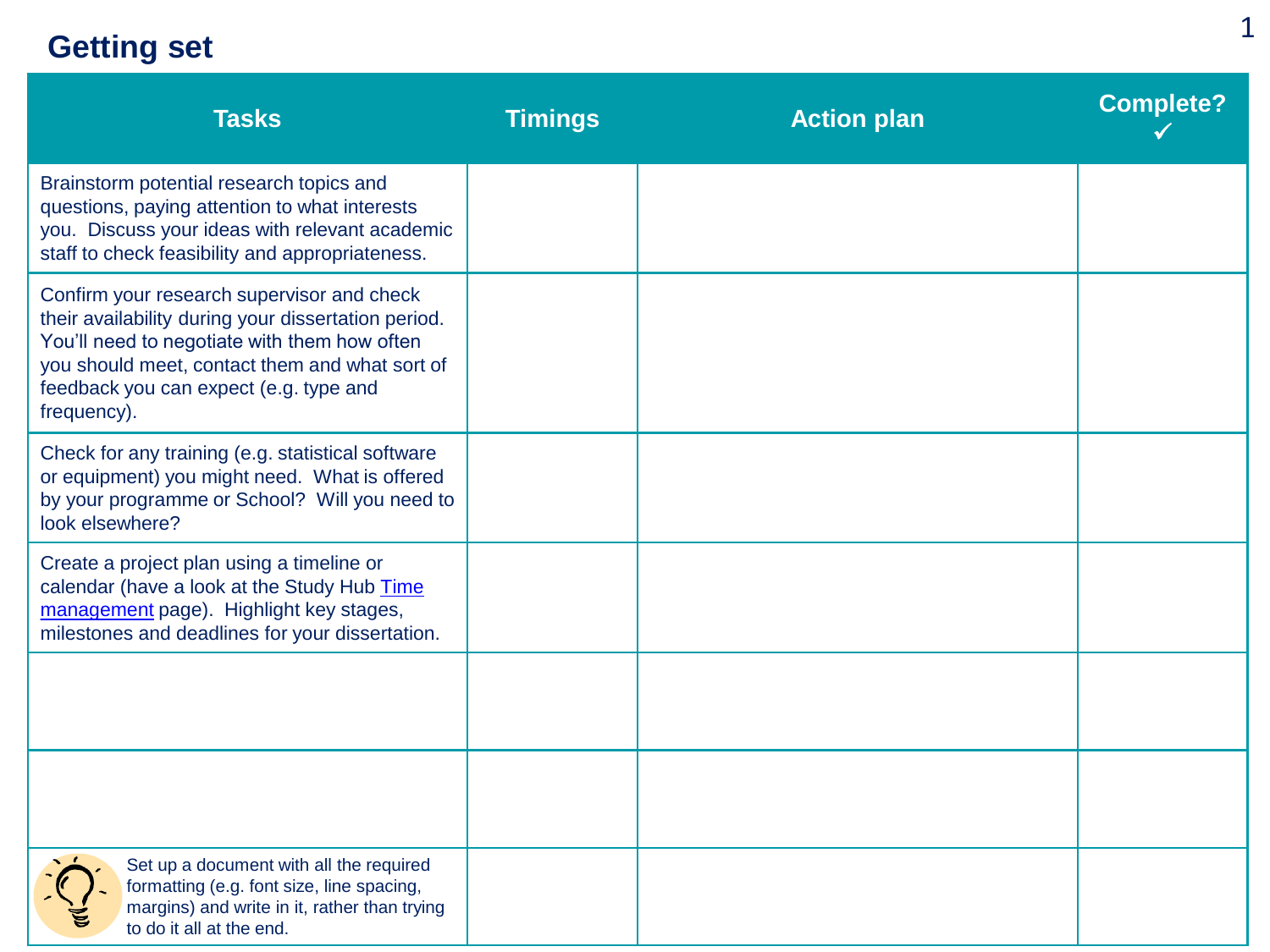## **Starting your research**

| <b>Tasks</b>                                                                                                                                                                                                                                                                   | <b>Timings</b> | <b>Action plan</b> | <b>Complete?</b> |
|--------------------------------------------------------------------------------------------------------------------------------------------------------------------------------------------------------------------------------------------------------------------------------|----------------|--------------------|------------------|
| Timetable meetings and any agreed deadlines<br>with your supervisor. These will allow you to<br>check that the project is going in the right<br>direction.                                                                                                                     |                |                    |                  |
| Start by breaking down the research - what do<br>you have to do? Literature search, fieldwork /<br>placement, survey(s), interviews, lab work? Put<br>these into your calendar / timeline.                                                                                     |                |                    |                  |
| Keep track of your notes, sources, data and<br>developing ideas. Using a reading notes record<br>sheet can help organise your notes and thinking<br>(have a look at the Study Hub Reading at<br>university page). If you are using a reference<br>manager, keep it up to date. |                |                    |                  |
| Consider your emergency plans - what will you<br>do if there are unexpected delays or results?<br>Know whom to speak to and by when.                                                                                                                                           |                |                    |                  |
|                                                                                                                                                                                                                                                                                |                |                    |                  |
|                                                                                                                                                                                                                                                                                |                |                    |                  |
| If you have analyses to perform, do a trial<br>run as soon as possible. This will help<br>identify any issues and allow you to start<br>thinking about the results sooner.                                                                                                     |                |                    |                  |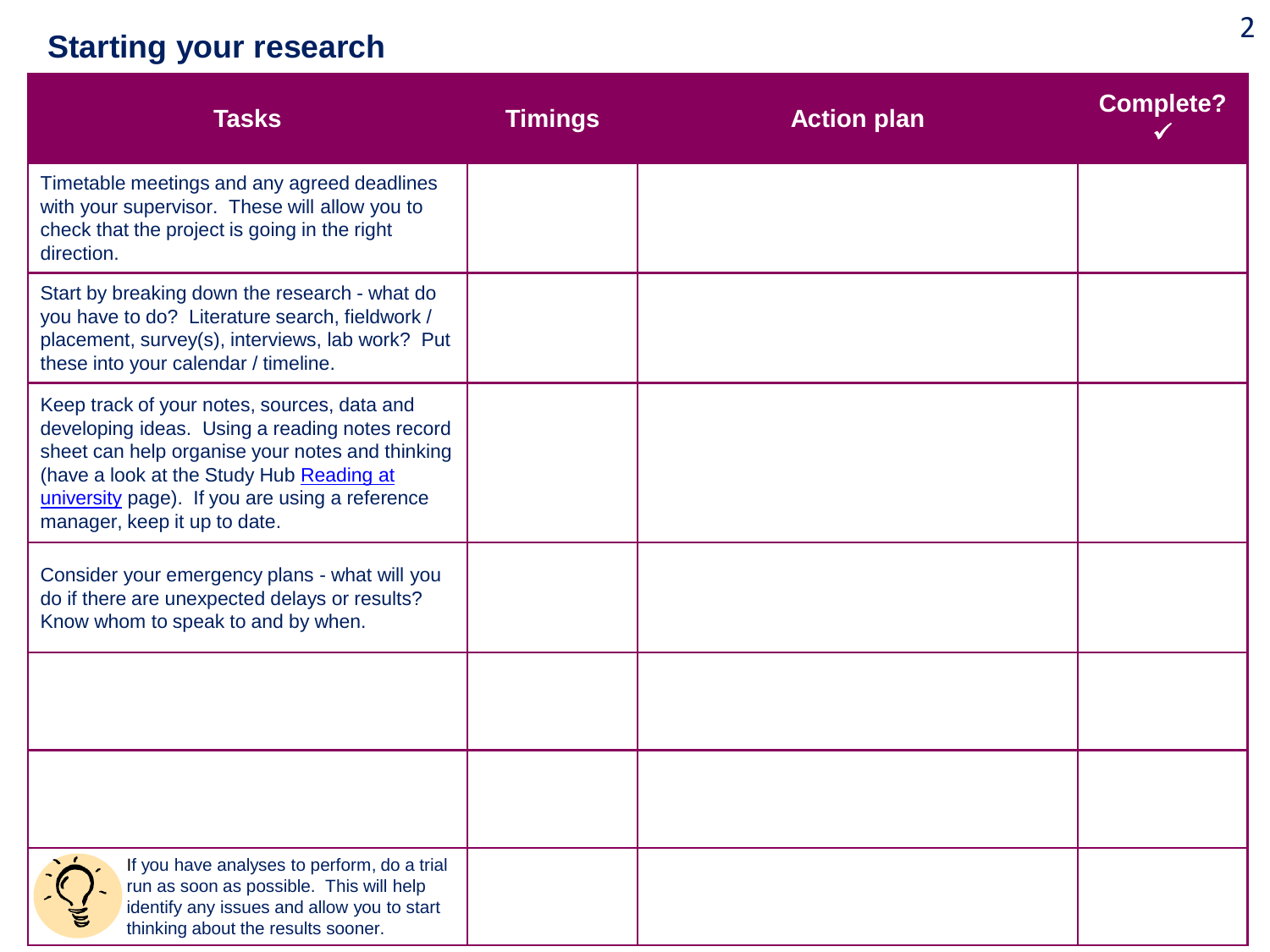#### **The Writing Process**

| <b>Tasks</b>                                                                                                                                                                                                            | <b>Timings</b> | <b>Action plan</b> | <b>Complete?</b> |
|-------------------------------------------------------------------------------------------------------------------------------------------------------------------------------------------------------------------------|----------------|--------------------|------------------|
| Create a draft structure, outlining sections, the<br>main points and findings. Think about the<br>purpose of each section and use this to plan<br>your content (have a look at the Study Hub<br>Academic writing page). |                |                    |                  |
| Start to fill in your outline - create initial drafts.<br>These can be reviewed and amended as your<br>thinking and knowledge progresses.                                                                               |                |                    |                  |
| Check your writing as you go. Are you<br>addressing the question? Are your sections /<br>examples / sources relevant? Does your<br>argument flow?                                                                       |                |                    |                  |
| Discuss any opportunities for feedback with<br>your supervisor. They might be willing to give<br>written feedback on a section of your writing or<br>they might want to have a discussion about a<br>complete draft.    |                |                    |                  |
|                                                                                                                                                                                                                         |                |                    |                  |
|                                                                                                                                                                                                                         |                |                    |                  |
| Struggling to start or hit writers block?<br>Free write! Set a timer for 5 mins (or<br>longer) and just write, get words on the<br>page. You can edit it later.                                                         |                |                    |                  |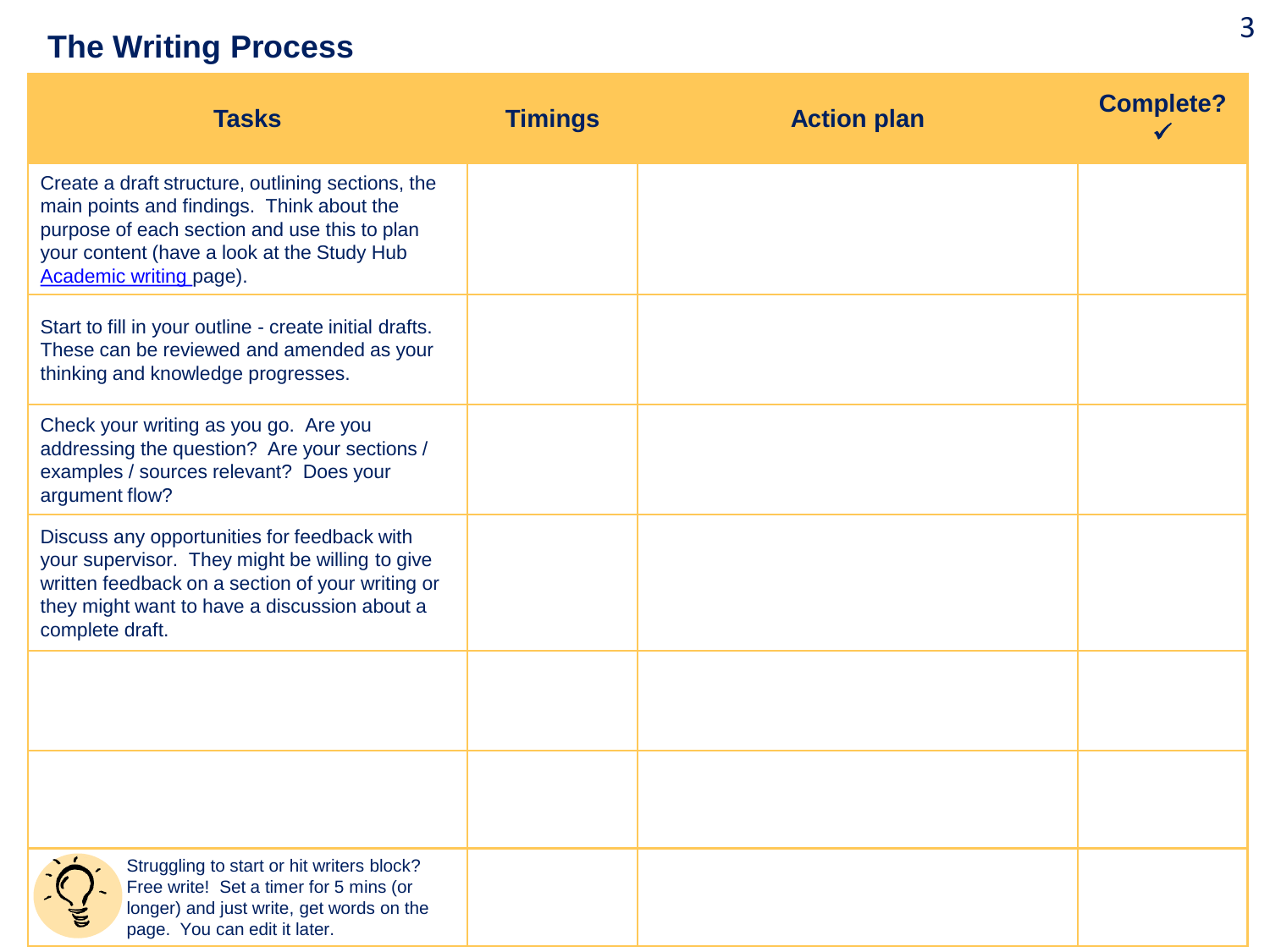### **Final stages**

| <b>Tasks</b>                                                                                                                                                                                                        | <b>Timings</b> | <b>Action plan</b> | <b>Complete?</b> |
|---------------------------------------------------------------------------------------------------------------------------------------------------------------------------------------------------------------------|----------------|--------------------|------------------|
| Double check your formatting, font, layouts etc.<br>Refer to your programme handbook for<br>guidance and check if you are unsure.                                                                                   |                |                    |                  |
| Check that your citations and references<br>(including footnotes if applicable) are in the<br>appropriate style for your programme. If you<br>are using a reference manager, this will be<br>much easier!           |                |                    |                  |
| Try to allow as much time as possible for<br>multiple rounds of proofreading and editing<br>(have a look at the Study Hub Editing and<br>proofreading page). This really shows in the<br>quality of the final work. |                |                    |                  |
| Check submission dates and requirements. Do<br>you have to submit a printed copy as well as an<br>electronic copy? Does it need to be bound?                                                                        |                |                    |                  |
|                                                                                                                                                                                                                     |                |                    |                  |
|                                                                                                                                                                                                                     |                |                    |                  |
| For proofreading and editing, print it out<br>and read it out loud. This helps find<br>mistakes more efficiently than just reading<br>it over and over on a screen.                                                 |                |                    |                  |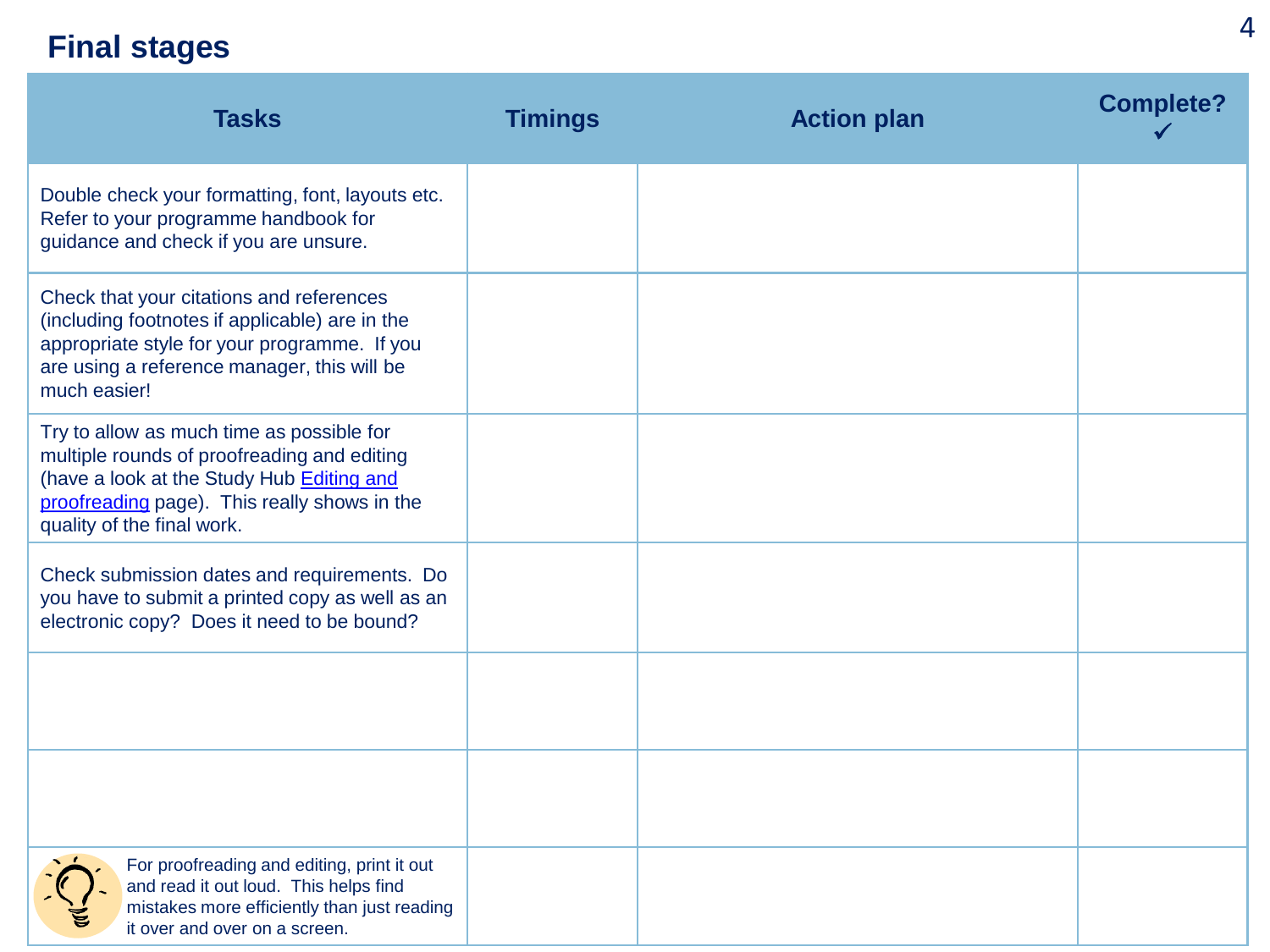#### **Useful notes**

My supervisor is:

Their contact details:

My supervisor is available from and to:

The School / Programme point of contact / office is:

My draft structure / outline is:

My opportunities for feedback are:

My title or research question is:

My conclusion is:

My key milestones and deadlines are:

Notes: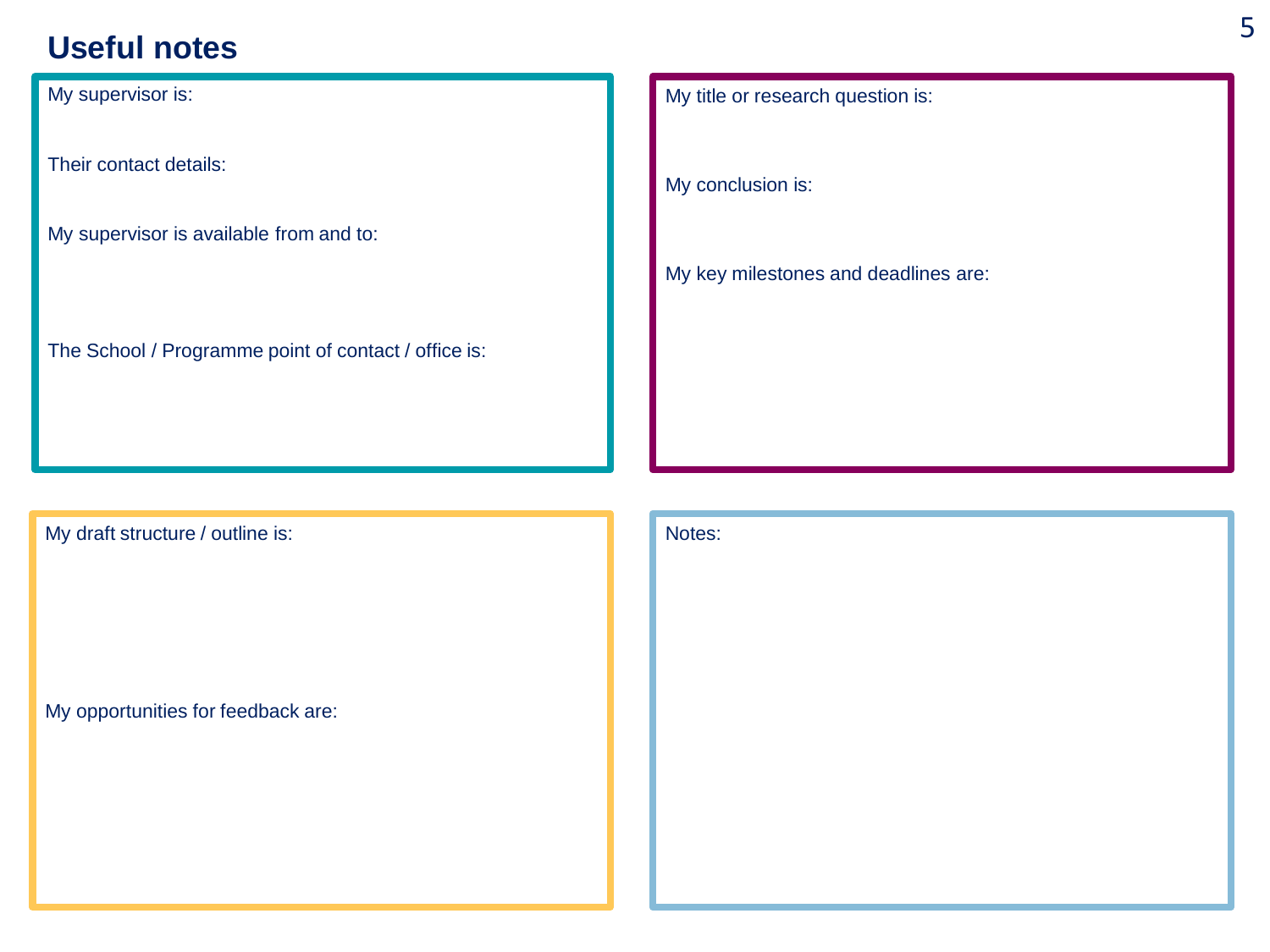#### **Useful links**

| <b>Study Hub Learning resources</b>                                                              | https://www.ed.ac.uk/institute-academic-development/study-<br>hub/learning-resources         |
|--------------------------------------------------------------------------------------------------|----------------------------------------------------------------------------------------------|
| <b>Study Hub Blog and Twitter</b>                                                                | https://blogs.ed.ac.uk/studyhub/<br>@IAD_StudyHub                                            |
| <b>IAD UG workshops</b>                                                                          | https://edin.ac/2FFlptL                                                                      |
| <b>IAD PGT workshops</b>                                                                         | https://edin.ac/2DBKrrE                                                                      |
| <b>The Advice Place</b>                                                                          | https://www.eusa.ed.ac.uk/adviceplace/                                                       |
| <b>Careers Service</b>                                                                           | http://www.ed.ac.uk/careers                                                                  |
| <b>Edinburgh University Students' Association</b>                                                | https://www.eusa.ed.ac.uk                                                                    |
| The Library (including DiscoverEd and literature searching)<br>- Subject specific Library guides | http://www.ed.ac.uk/information-services/library-museum-gallery<br>- https://edin.ac/2MxCzuV |
| <b>Information Services</b> (for help with University provided<br>software and hardware)         | http://www.ed.ac.uk/information-services                                                     |
| <b>Student Counselling Service</b>                                                               | http://www.ed.ac.uk/student-counselling                                                      |
| <b>Student Disability Service</b>                                                                | https://www.ed.ac.uk/student-disability-service                                              |
| <b>Other</b>                                                                                     |                                                                                              |
|                                                                                                  |                                                                                              |
|                                                                                                  |                                                                                              |
|                                                                                                  |                                                                                              |
|                                                                                                  |                                                                                              |